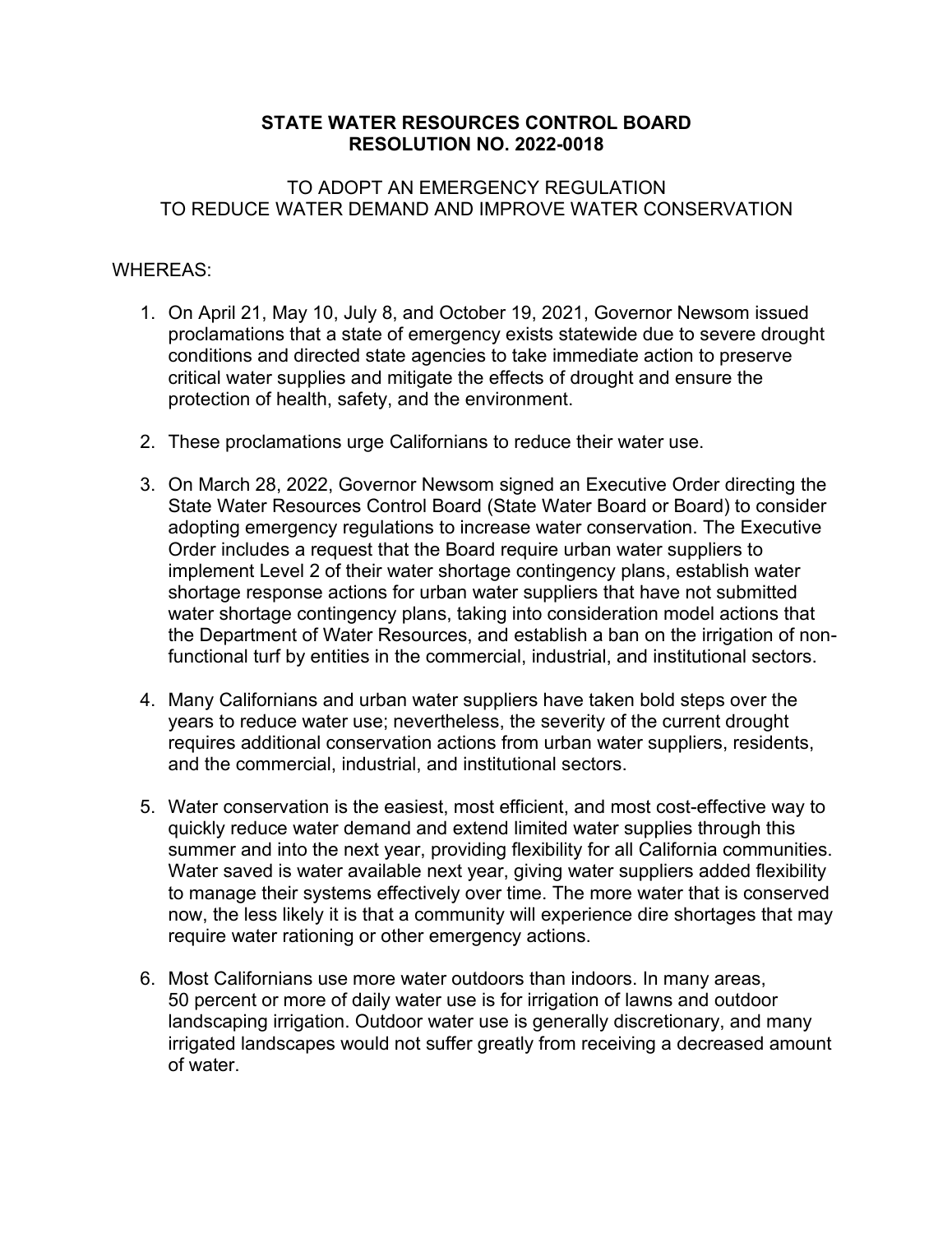- 7. The use of potable water to irrigate turf on commercial, industrial, or institutional properties that is not regularly used for human recreational purposes or for civic or community events can be reduced in commercial, industrial, and institutional areas to protect local water resources and enhance water resiliency.
- 8. Public information and awareness are critical to achieving conservation goals, and the Save Our Water campaign [\(SaveOurWater.com](http://www.saveourwater.com/)), run jointly by the Department of Water Resources (DWR) and the Association of California Water Agencies, is an excellent resource for conservation information and messaging that is integral to effective drought response.
- 9. [SaveWater.CA.Gov](https://savewater.ca.gov/) is an online tool designed to help save water in communities. This website lets anyone easily report water waste from their phone, tablet, or computer by simply selecting the type of water waste they see, typing in the address where the waste is occurring, and clicking send. These reports are filed directly with the State Water Board and relevant local water supplier.
- 10.Enforcement against water waste is a key tool in conservation programs. When conservation becomes a social norm in a community, the need for enforcement is reduced or eliminated.
- 11.On March 28, 2022, the Governor suspended the environmental review required by the California Environmental Quality Act to allow State Water Board-adopted drought conservation emergency regulations and other actions to take place quickly to respond to emergency conditions.
- 12.Water Code section 1058.5 grants the State Water Board the authority to adopt emergency regulations in certain drought years in order to: "prevent the waste, unreasonable use, unreasonable method of use, or unreasonable method of diversion, of water, to promote water recycling or water conservation, to require curtailment of diversions when water is not available under the diverter's priority of right, or in furtherance of any of the foregoing, to require reporting of diversion or use or the preparation of monitoring reports."
- 13.On May 13, 2022, the State Water Board issued public notice that it will consider the adoption of the regulation at the Board's regularly scheduled May 24, 2022 public meeting, in accordance with applicable State laws and regulations. The State Water Board also distributed for public review and comment a Finding of Emergency that complies with State laws and regulations.
- 14.The emergency regulation exempts suppliers from enforcing connection moratoria, if their Level 2 demand management actions call for them, because new residential connections are critical to addressing the state's housing supply shortage. However, the Board recognizes connections for other projects may not be appropriate given the shortage conditions and urges water suppliers to carefully evaluate new development projects for their water use impacts.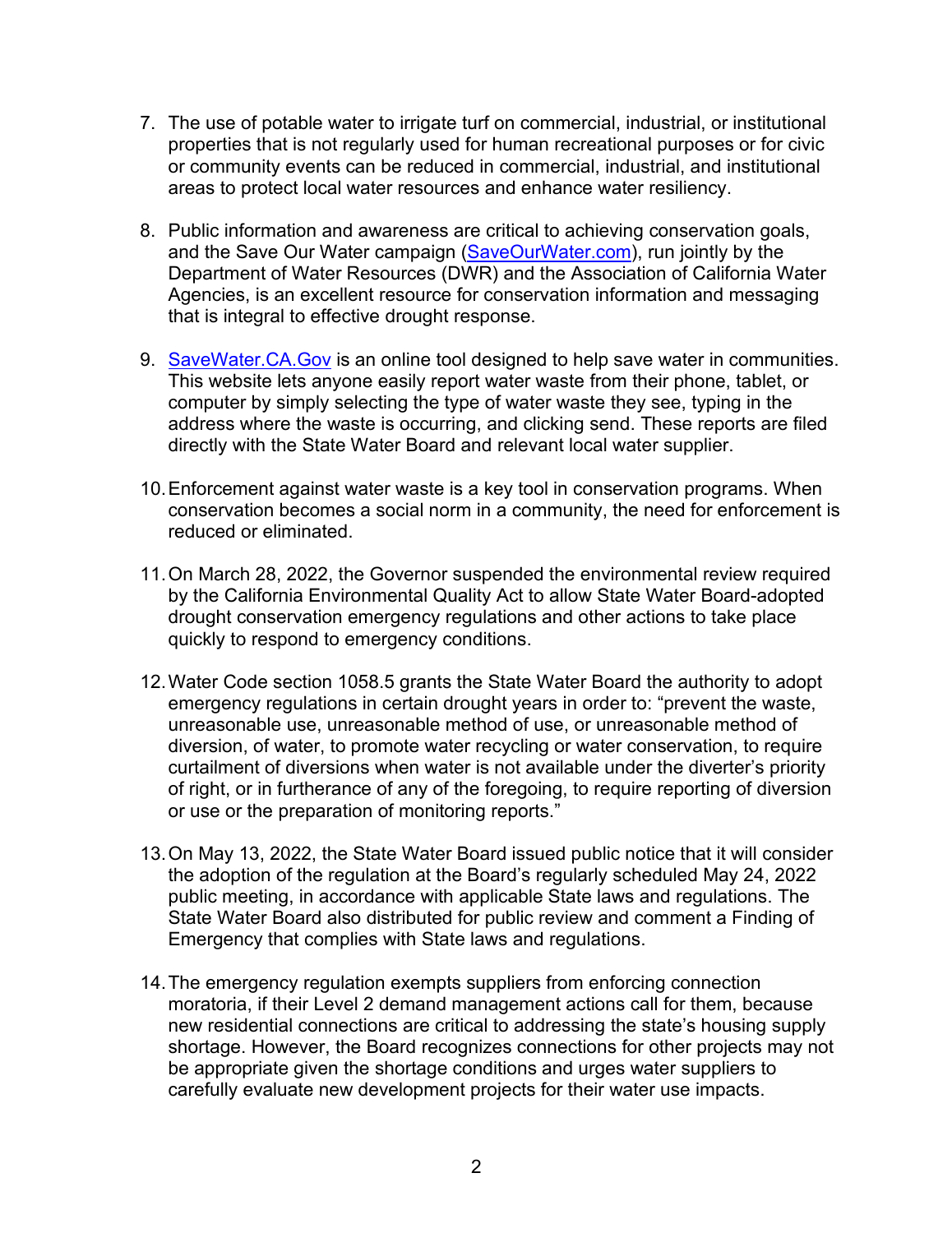- 15.Disadvantaged communities may require assistance responding to Level 2 conservation requirements, including irrigation restrictions, temporary changes to rate structures, and prohibited water uses. State shortage contingency plans aimed at increasing water conservation, and state and local agencies should look for opportunities to provide assistance in promoting water conservation. This assistance should include but not be limited to translation of regulation text and dissemination of water conservation announcements into languages spoken by at least 10 percent of the people who reside in a water supplier's service area, such as in newspaper advertisements, bill inserts, website homepage, social media, and notices in public libraries.
- 16.The Board directs staff to consider the following in pursuing any enforcement of section 996, subdivision (e): before imposing monetary penalties, staff shall provide one or more warnings; monetary penalties must be based on an ability to pay determination, consider allowing a payment plan of at least 12 months, and shall not result in a tax lien; and Board enforcement shall not result in shutoff.
- 17.The Board encourages entities other than Board staff that consider any enforcement of this regulation to apply these same factors identified in resolved paragraph 16. Nothing in the regulation or in the enforcement provisions of the regulation precludes a local agency from exercising its authority to adopt more stringent conservation measures. Moreover, the Water Code does not impose a mandatory penalty for violations of the regulation adopted by this resolution, and local agencies retain their enforcement discretion in enforcing the regulation, to the extent authorized, and may develop their own progressive enforcement practices to encourage conservation.

## THEREFORE BE IT RESOLVED THAT:

- 1. The State Water Board adopts California Code of Regulations, title 23, section 996, as appended to this resolution as an emergency regulation that applies to urban water suppliers, as defined by Water Code section 10617.
- 2. State Water Board staff shall submit the regulation to the Office of Administrative Law (OAL) for final approval.
- 3. If, during the approval process, State Water Board staff, the State Water Board, or OAL determines that minor corrections to the language of the regulation or supporting documentation are needed for clarity or consistency, the State Water Board Executive Director or designee may make such changes.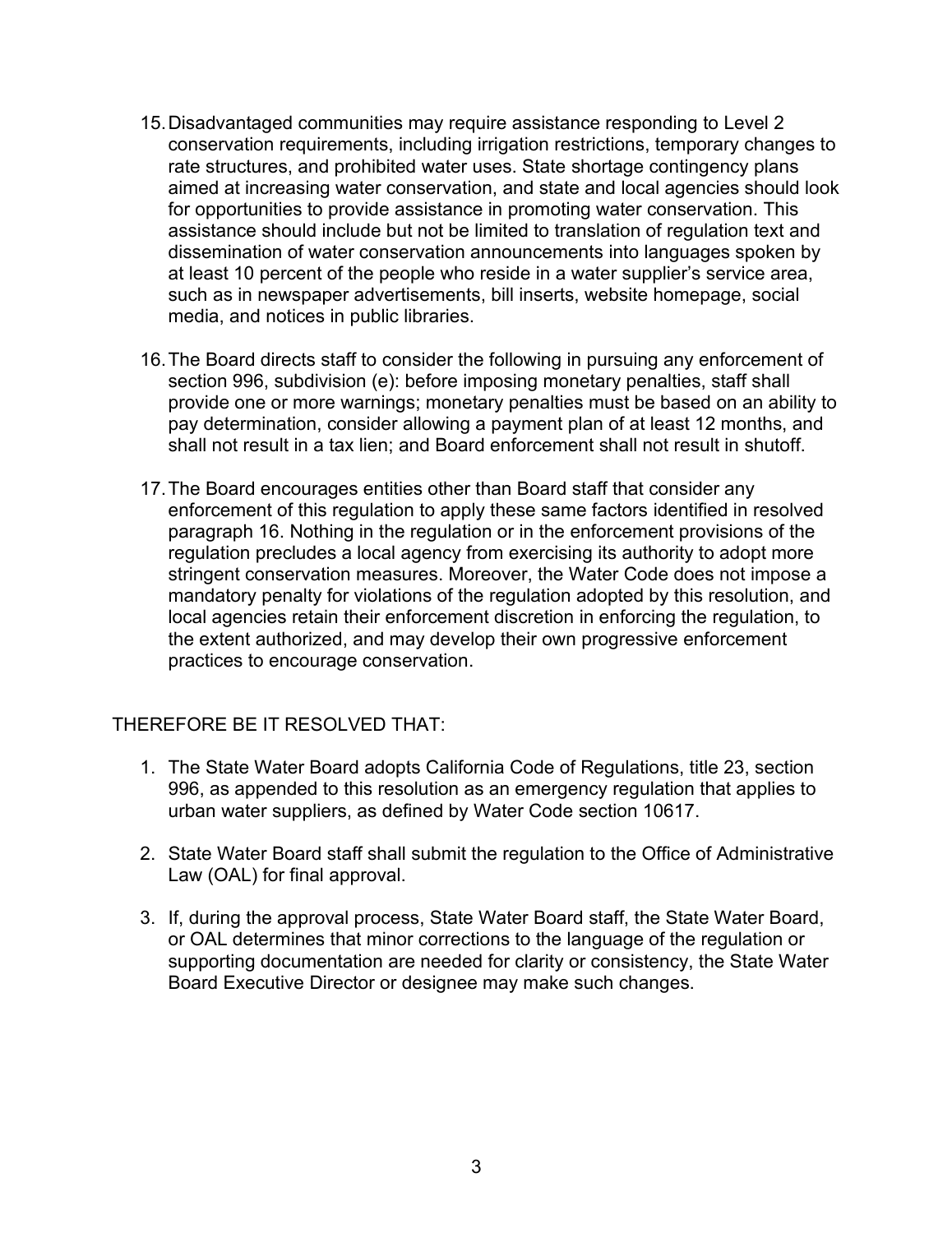- 4. This regulation shall remain in effect for one year after filing with the Secretary of State unless the State Water Board determines that it is no longer necessary due to changed conditions or unless the State Water Board renews the regulation due to continued drought conditions, as described in Water Code section 1058.5.
- 5. The State Water Board directs State Water Board staff to work with the Department of Water Resources and the Save Our Water campaign to disseminate information regarding the emergency regulation.
- 6. The State Water Board directs staff to, by January 1, 2023, survey urban water suppliers on their experience protecting trees and tree cover during drought, with attention to disadvantaged communities. The survey shall inquire about challenges encountered, strategies used, costs, and successes in protecting trees.
- 7. Nothing in the regulation or in the enforcement provisions of the regulation precludes a local agency from exercising its authority to adopt more stringent conservation measures. Local agencies are encouraged to develop their own progressive enforcement practices to promote conservation.

# **CERTIFICATION**

The undersigned Clerk to the Board does hereby certify that the foregoing is a full, true, and correct copy of a resolution duly and regularly adopted at a meeting of the State Water Resources Control Board held on May 24, 2022.

AYE: Chair E. Joaquin Esquivel Vice Chair Dorene D'Adamo Board Member Sean Maguire Board Member Laurel Firestone

NAY: None

ABSENT: Board Member Nichole Morgan

ABSTAIN: None

rine Joursend

Jeanine Townsend Clerk to the Board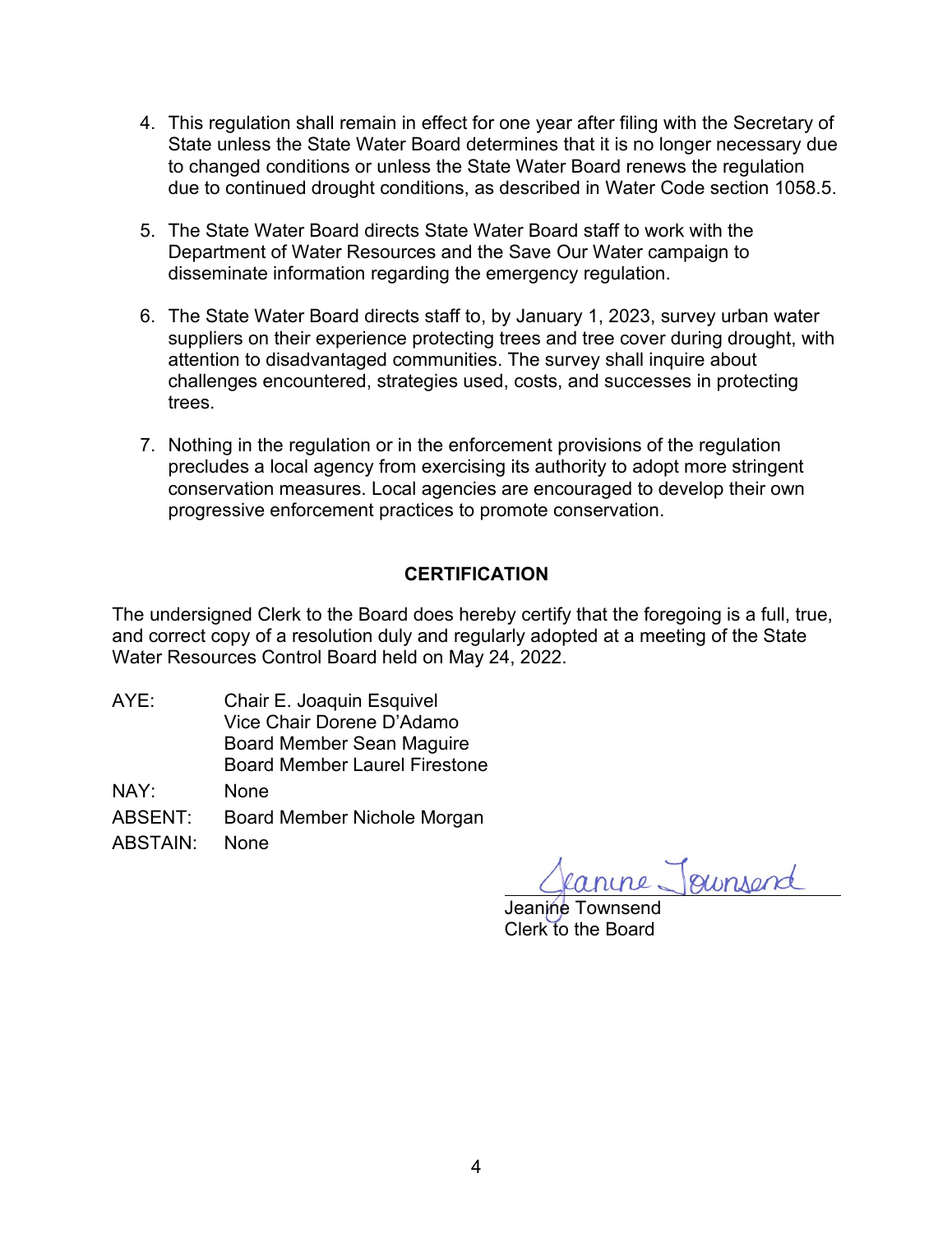# **ADOPTED EMERGENCY REGULATION TEXT**

*Version: May 24, 2022*

## **Title 23. Waters**

**Division 3. State Water Resources Control Board and Regional Water Quality Control Boards**

**Chapter 3.5. Urban Water Use Efficiency and Conservation**

## **Article 2. Prevention of Drought Wasteful Water Uses**

## § 996. Urban Drought Response Actions

(a) As used in this section:

(1) "Commercial, industrial and institutional" refers to commercial water users, industrial water users, and institutional water users as respectively defined in Water Code, section 10608.12, subdivisions (e), (i), and (j), and includes homeowners' associations, common interest developments, community service organizations, and other similar entities but does not include the residences of these entities' members or separate interests.

(2) "Common interest development" has the same meaning as in section 4100 of the Civil Code.

(3) "Community service organization or similar entity" has the same meaning as in section 4110 of the Civil Code.

(4) "Homeowners' association" means an "association" as defined in section 4080 of the Civil Code.

(5) "Non-functional turf" means turf that is solely ornamental and not regularly used for human recreational purposes or for civic or community events. Nonfunctional turf does not include sports fields and turf that is regularly used for human recreational purposes or for civic or community events.

(6) "Plant factor" has the same meaning as in section 491.

(7) "Separate interest" has the same meaning as in section 4185 of the Civil Code.

(8) "Turf" has the same meaning as in section 491.

(9) "Urban water supplier" has the same meaning as Water Code section 10617.

(10) "Water shortage contingency plan" means the plan required by Water Code section 10632.

(b) Each urban water supplier shall submit to the Department of Water Resources a preliminary annual water supply and demand assessment consistent with section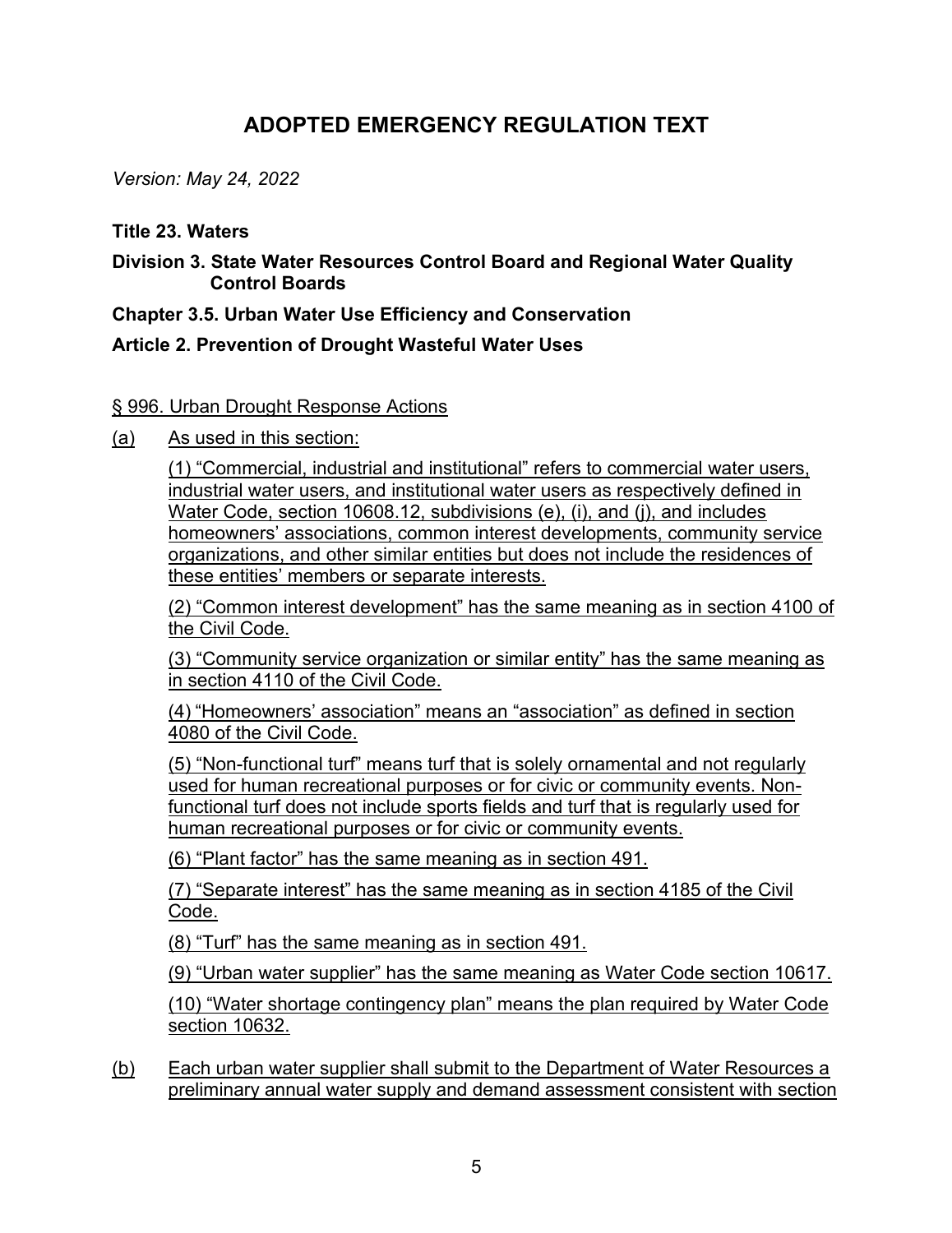10632.1 of the Water Code no later than June 1, 2022, and submit a final annual water supply and demand assessment to the Department of Water Resources no later than the deadline set by section 10632.1 of the Water Code.

(c) (1) Each urban water supplier that has submitted a water shortage contingency plan to the Department of Water Resources shall implement by June 10, 2022, at a minimum, all demand reduction actions identified in the supplier's water shortage contingency plan adopted under Water Code 10632 for a shortage level of ten (10) to twenty (20) percent (Level 2).

(2) Notwithstanding subdivision (c)(1), urban water suppliers shall not be required to implement new residential connection moratoria pursuant to this section.

(3) Notwithstanding subdivision (c)(1), an urban water supplier may implement the actions identified in subdivision (d) in lieu of implementing the demand reduction actions identified in the supplier's water shortage contingency plan adopted under Water Code section 10632 for a shortage level of ten (10) to twenty (20) percent (Level 2), provided the supplier meets all of the following:

(i) The supplier's annual water supply and demand assessment submitted to the Department of Water Resources demonstrates an ability to maintain reliable supply until September 30, 2023.

(ii) The supplier does not rely on, for any part of its supply, the Colorado River, State Water Project, or Central Valley Project, and no more than ten (10) percent of its supply comes from critically overdrafted groundwater basins as designated by the Department of Water Resources.

(iii) The supplier's average number of gallons of water used per person per day by residential customers for the year 2020 is below 55 gallons, as reported to the Board in the Electronic Annual Report.

(d) Each urban water supplier that has not submitted a water shortage contingency plan to the Department of Water Resources shall, by June 10, 2022, and continuing until the supplier has implemented all demand reduction actions identified in the supplier's water shortage contingency plan adopted under Water Code 10632 for a shortage level of ten (10) to twenty (20) percent (Level 2), implement at a minimum the following actions:

(1) Initiate a public information and outreach campaign for water conservation and promptly and effectively reach the supplier's customers, using efforts such as email, paper mail, bill inserts, customer app notifications, news articles, websites, community events, radio and television, billboards, and social media.

(2) Implement and enforce a rule or ordinance limiting landscape irrigation with potable water to no more than two (2) days per week and prohibiting landscape irrigation with potable water between the hours of 10:00 a.m. and 6:00 p.m.

(3) Implement and enforce a rule or ordinance banning, at a minimum, the water uses prohibited by section 995. Adoption of a rule or ordinance is not required if the supplier has authority to enforce, as infractions, the prohibitions in section 995 and takes enforcement against violations.